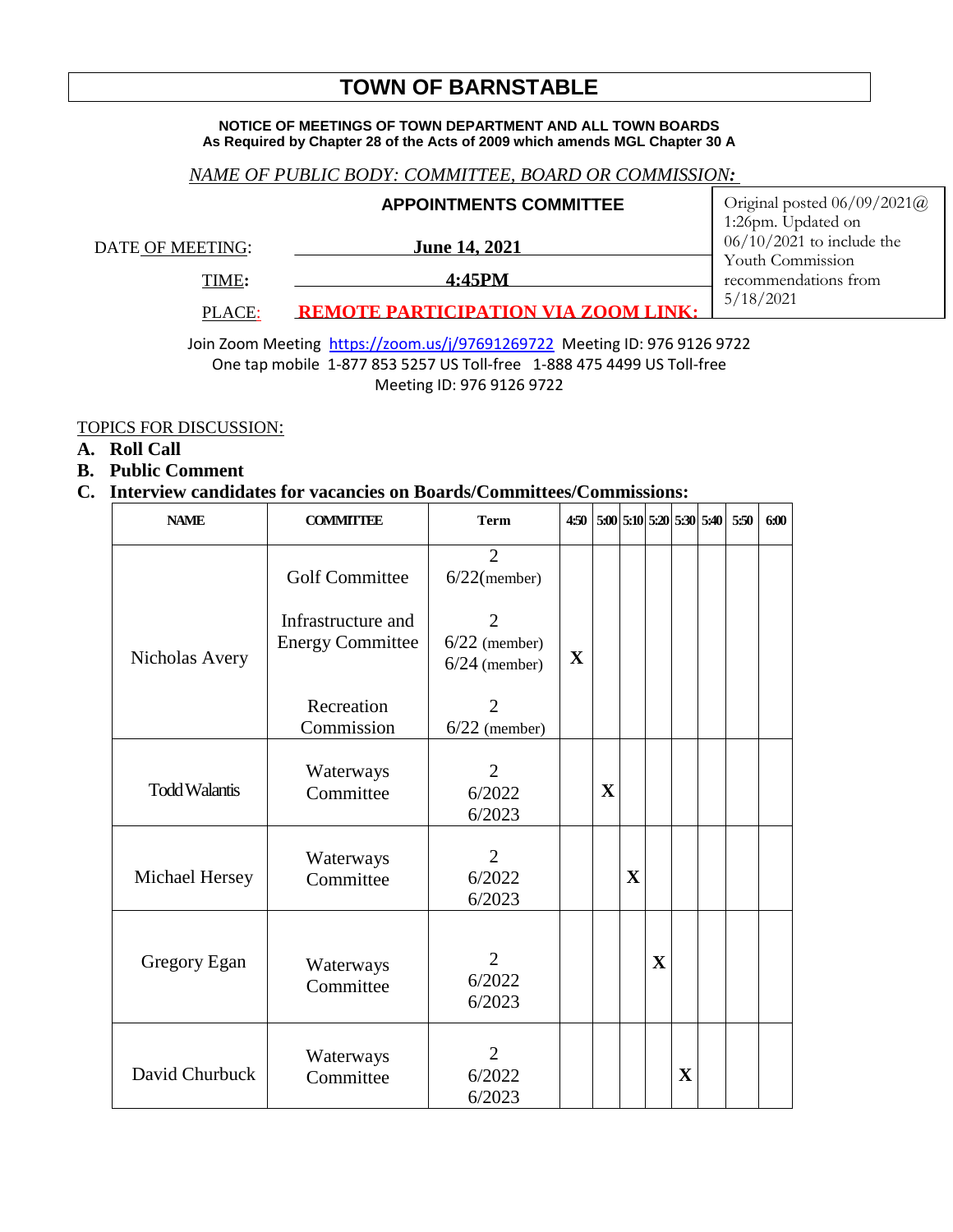| Clay Schofield      | Infrastructure and<br><b>Energy Committee</b> | $6/22$ (member)<br>$6/24$ (member) |  |  | $\mathbf X$ |   |              |
|---------------------|-----------------------------------------------|------------------------------------|--|--|-------------|---|--------------|
| <b>Gary Shramek</b> | Waterways<br>Committee                        | 2<br>6/2022<br>6/2023              |  |  |             | X |              |
| Michael<br>Mecenas  | <b>Planning Board</b>                         |                                    |  |  |             |   | $\mathbf{X}$ |

- **D. Reappointments to Boards / Committees / Commissions: Airport Commission:** Wendy Bierwirth, as a regular member to a term expiring 06/2024; **Comprehensive Financial Advisory Committee:** Hector Guenther, as a regular member to a term expiring 06/2024; **Disability Commission;** Steve Spillaine, as a regular member to a term expiring 06/2024; **Land Acquisition and Preservation Committee:** Ann Canedy, as a regular member to a term expiring 06/2024; Phyllis Miller, as a regular member to a term expiring 06/2024; Anne H. Rowland, as a regular member to a term expiring 06/2024; **Mid Cape Cultural Council:** Margeaux Weber, as a regular member to a term expiring 06/2024; **Sandy Neck Board**: Ann Canedy, as a regular member to a term expiring 06/2024; **Recreation Commission:** Brendan Burke, as a regular member to a term expiring 06/2024; **Registrar of Voters:** Lucien Poyant as an appointed member to a term expiring 6/30/2024; **Shellfish Committee**: Jacob Angelo, as a member-at-large to a term expiring 06/2024; Tyler Hagenstein, as a professional fisheries trained member to a term expiring 06/2024
	- **E. Resignations:** None at this time

# **F. Correspondence from Committees:** None

**G. Discussions:** Consideration for the following applicants interviewed on May 18, 2021

 **Conservation Commission:** Gilbert Newton as a regular member, to a term expiring 06/30/2024; **Council on Aging:** Jean Ahonen, as a regular member to a term expiring 06/302022; **Mid Cape Cultural Council:** Michele McCoy, as a regular member to a term expiring 06/30/2023**; Sandy Neck Board:** Wendy Paquette, Maureen Piccione, Richards French (1 opening) term expires 06/30/2024; **Youth Commission members:** Cameron Levesque, as a student member, to a term expiring 06/2022; Sean Beal, as a student member, to a term expiring 06/2022; Alexander Arabadzhiev, as a student member, to a term expiring 06/2022; Mary Steinhilber, as a student member, to a term expiring  $06/2022$ ;

- **Next meeting: July 20, 2021**
- **Approve Meeting Minutes: May 18, 2021**
- **Matters not reasonably anticipated by Chair**
- **Adjourn**

 $\ldots$  . The contribution of the contribution of the contribution of the contribution of the contribution of the contribution of the contribution of the contribution of the contribution of the contribution of the contribut

**The Committee may also consider applicants who apply after this meeting has posted Please Note:** The list of matters, are those reasonably anticipated by the chair that may be discussed at the meeting. Not all items listed may in fact be discussed and other items not listed may in fact be discussed and other items not listed may also be brought up for discussion to the extent permitted by law. The Committee may also act on items in an order other than they appear on this agenda. Persons interested are advised that in the event any matter taken up at the meeting remains unfinished at the close of the meeting, may be put off to a continued session of this meeting, and with proper notice. Anyone requiring hearing assistance devices please inform the Town Clerk